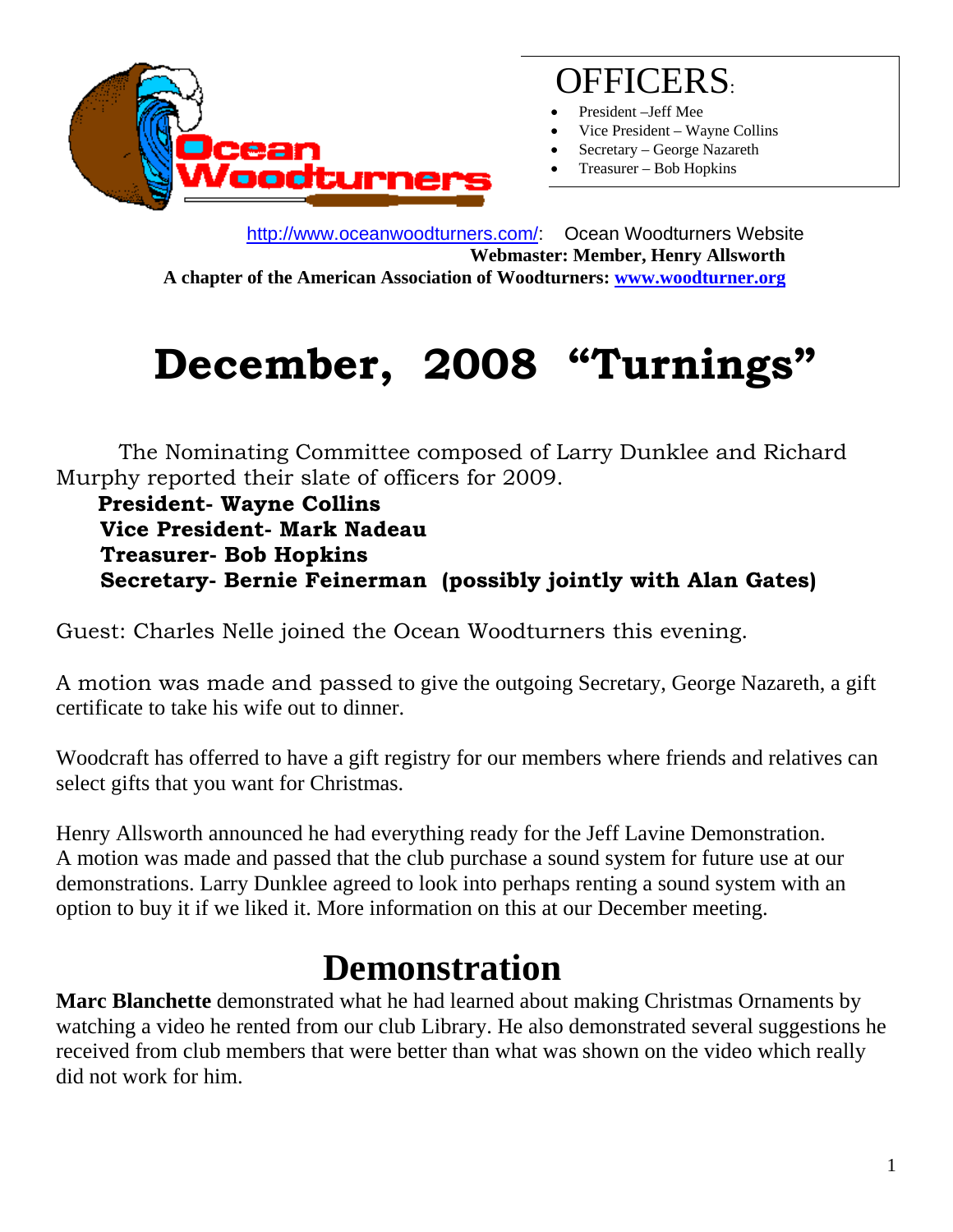

**Marc Blanchette shown holding a dowel and chuck** 

## **Show and Tell**

Rich Lemieux: Maple rings on a mahogany base--a project featured in an AAW Magazine. Bill Mershon: A Finial for a house entrance, which will be painted by the contractor. Dick Cady: A segmented Bowl of Black Walnut, Redheart and Maple. A remarkable bowl for a

first attempt at turning a segmented bowl.

Chris Horn: A group of bowls comprising his first attempt at bowl turning. There will be no sttopping Chris now that he has succeeded at bowl turning.

Ray Alexandre: A segmented bowl. Marc Blanchette: a candle holder.



← Rich Lemieux

Bill Mershon  $\rightarrow$